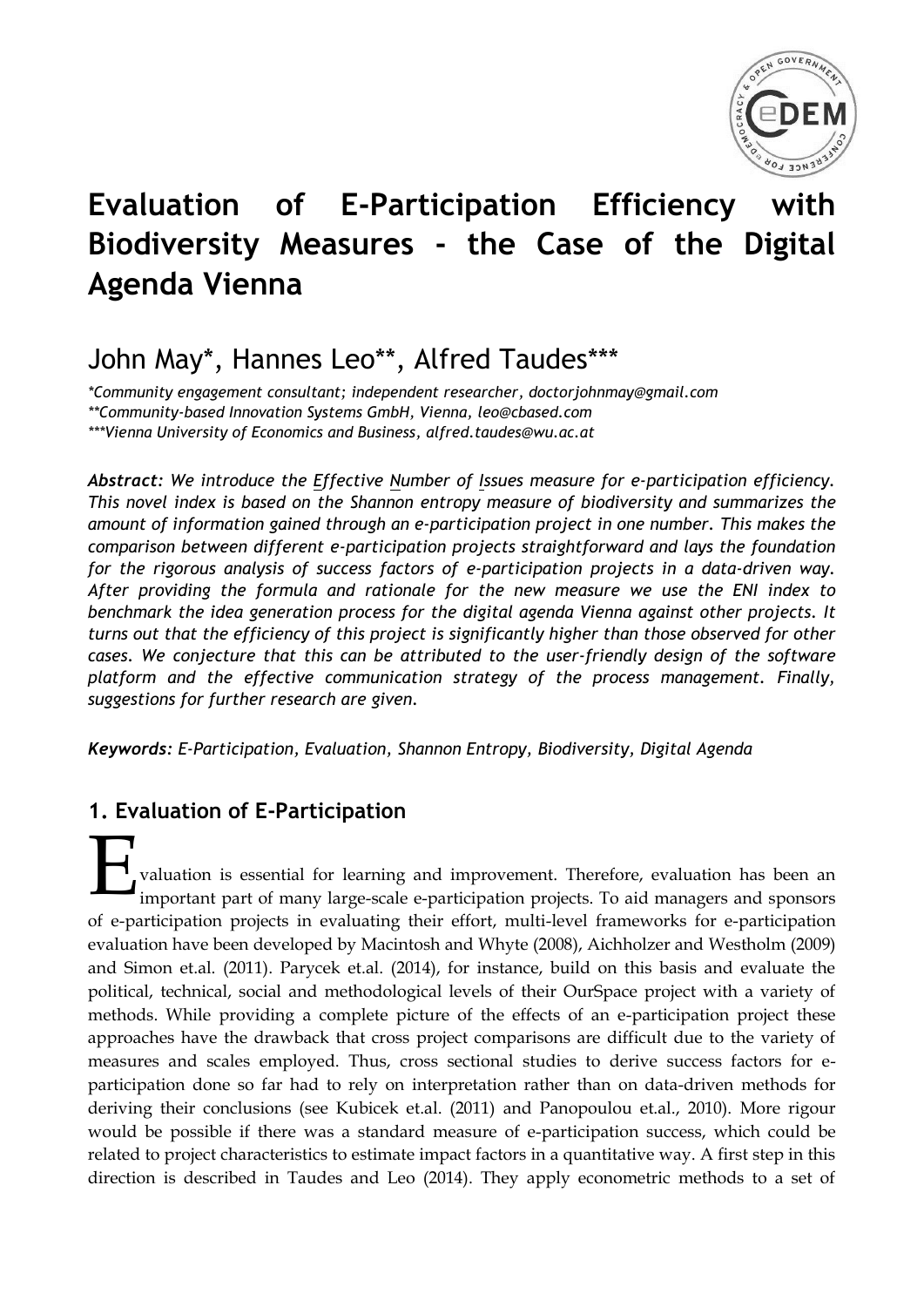document based e-consultations to derive estimates for the number of votes and comments to expect from this technique.

In this work we describe a novel measure for e-participation efficiency based on a biodiversity measure that summarizes in one number the amount of information content gained in a consultation or participation project. In this way we want to contribute to the further development of e-participation by laying the foundation for the collection of consistent evaluation data which will enable rigorous analysis of success factors in a data-driven way. We will provide the formula and rationale for the new measure in section 2. In section 3 we will apply the measure to the idea generation process for the digital agenda Vienna e-participation project and compare this process with other e-participation projects. Finally, we will indicate some extensions of our work in section 4.

## **2. Measuring the Efficiency of E-Participation**

### **2.1 An Information Flow View of E-Participation Efficiency**

"e-Participation … can be defined as the exploitation of ICT for engaging citizens to participate as much as possible in democratic procedures, interacting among them, as well as with politicians and decision makers and providing them with the necessary information and appropriate rights in a way that reinforces their role in the decision making process" (Ergazakis et.al., 2011). Thus, an important goal underlying both e-participation and its cousins, the related fields of public consultation, community engagement and stakeholder engagement, is to generate a flow of information from the participants to the sponsor. In respect of the evaluation of projects in these fields it is helpful to distinguish between two aspects: effectiveness and efficiency. We can define effectiveness as the extent to which the participation changes what the sponsor does, or plans to do, or thinks. We can define efficiency as the extent of the information flow from participants to sponsor (Rowe and Frewer, 2005). Having defined efficiency as an information flow, the problem then is how to measure that flow of information. One of us (May, a) has proposed that the information which flows in a consultation or participation project consists of the issues which it brings out.

It turns out that theoretical ecology offers very useful analogies for the evaluation of participation (May, a). Two ecological concepts are highly relevant, namely 'community' and 'diversity' – terms which have very particular meanings in ecology. Ecologists have been dealing with communities of species inhabiting a particular location, and the diversity of those communities, for many years and they have developed theoretical approaches which we can make use of.

If we regard the outputs of a participation project as a 'community of issues' then we can apply some of the insights of community ecology to the evaluation of e-participation (and to the other members of the family as mentioned above). We begin with the idea that island communities originate by migration from a mainland. We can think of the mainland as being populated by the full range of issues relating to the topic of our participation project. We can also think of different islands as being different participation projects. We also assume that we cannot access the mainland directly, and the only communities available to us are on the islands. This is a reasonable assumption to make because if we already had full knowledge of all the issues we would not need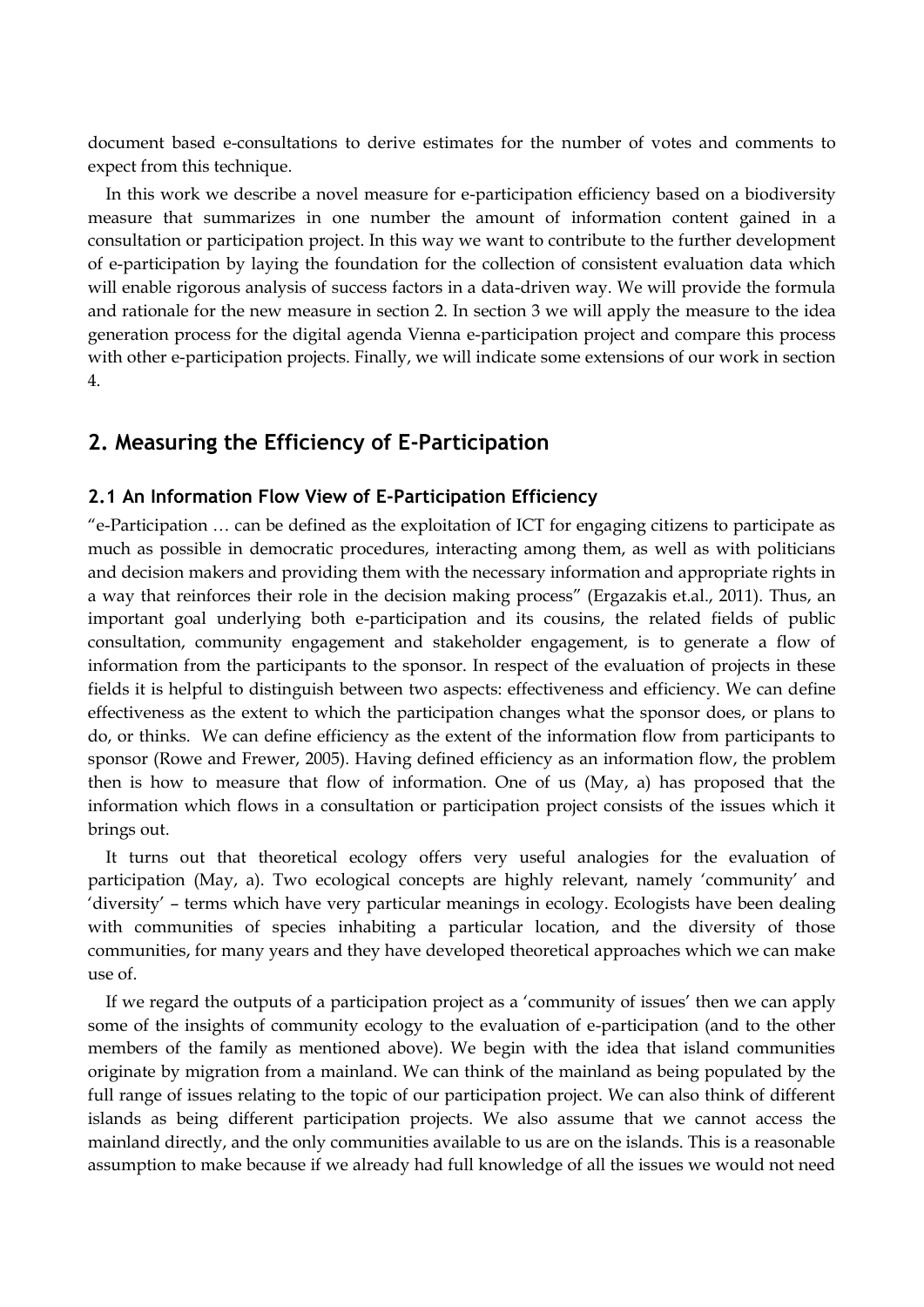to carry out participation projects to find out what they were. Thus island populations consist of issues that have migrated from the mainland, so that the greater the number of issues we find on a given island, the greater the flow from the mainland. Since we have defined efficiency as the extent of this flow it follows that the more efficient participation or engagement projects will produce a greater flow of issues related to the topic of interest.

### **2.2 The ENI Measure**

 $\overline{a}$ 

The next question is then how to measure this flow. The natural-seeming way to do so is simply to count how many different issues there are in the community – the "issue richness" by analogy with the ecologists' "species richness". Thus we might conduct a participation project in which the community consists of 10 issues – one of them mentioned 91 times, and the others once each. The issue richness is 10. Another project on the same topic (a different island) might also produce a community of 10 issues, but each one mentioned 10 times: once again the issue richness is 10. Although the richness is the same in both instances the flows from mainland to island are clearly not identical. The two frequency distributions are very different, with one being very unevenly distributed while the other example is completely even. What is needed is a measure that takes into account both the number of issues and also their even-ness.

Ecologists use a variety of measures to take in to account both the richness of a population and its even-ness. Technically what is being measured is the diversity of the population and the different measures are diversity indices. One such index is the Shannon entropy. In its raw form this index is not terribly enlightening: in the two examples given above the Shannon entropies are 0.50 and 2.30 respectively, whose meanings are not exactly transparent. The importance of the Shannon entropy for our present purpose is that it is relatively easy to transform it in to a quantity known to ecologists as the 'effective number of species'<sup>1</sup>. Much has been written about the effective number of species as a measure of ecological diversity and the interested reader is referred to Jost's paper (Jost, 2006).

May (a) has proposed using this measure, renaming it the 'effective number of issues' or ENI, for the flow of issues in participation and engagement projects2. In the two examples given above the ENIs are 1.65 and 10.00 respectively. It is at this point that the value of the ENI becomes clear, because we can now compare the efficiency of these two projects simply by dividing the larger ENI by the smaller. Doing this shows the second project to be approximately 6 times as efficient as the first (10.00/1.65). We are not aware that this degree of precision in estimating the efficiency of a participation project has been possible before.

Calculating the ENI is relatively straightforward so long as one has a list of the issues raised during the project and the number of times each issue was raised – the frequency distribution in other words. The first step is to calculate the Shannon entropy of the distribution, which involves working out the relative frequency  $p_x$  of each issue x, taking the natural logarithm of each relative

<sup>&</sup>lt;sup>1</sup>The formal definition of effective number of species is the number of species which, if equally represented in the population, would have the same diversity index as the one actually observed. The effective number is generally less than the observed number and cannot exceed it.

 $2$ There are precedents for borrowing a concept from one discipline and applying it to another. Physicists, economists and information scientists for example all use a version of the effective number of species (Jost, 2006, p.363), and in fact one can trace its intellectual pedigree back to the birth of the science of thermodynamics. Shannon used the letter H in his entropy formula because of its close similarity to Ludwig Boltzmann's H-theorem which played a significant part in the development of thermodynamics.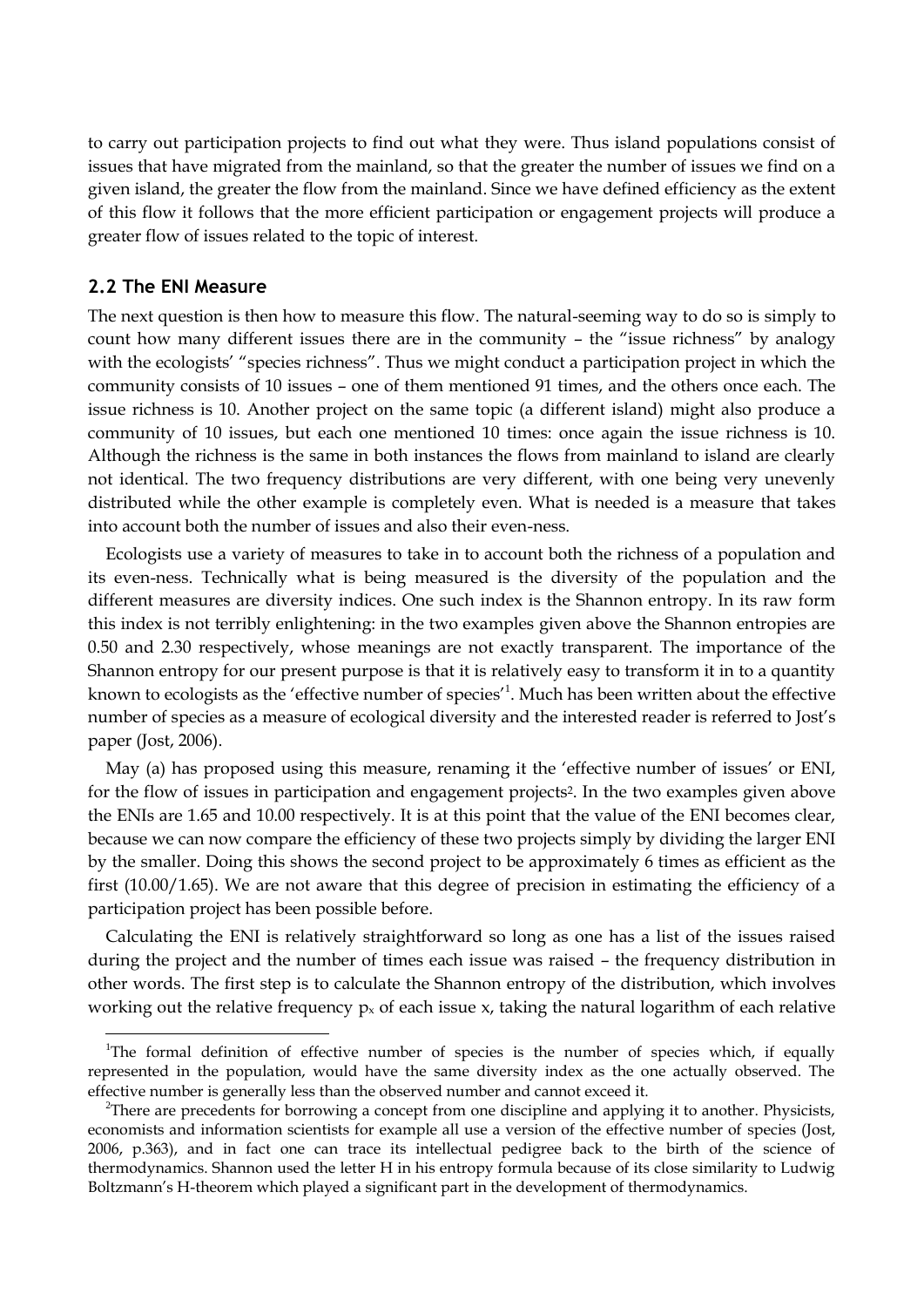frequency, then multiplying the logarithm by the relative frequency and summing the results. Multiplying this sum by negative 1 gives the Shannon entropy (conventionally written as H'). The second and final step is then simply to raise the number 'e' to the power of the Shannon entropy, for which the formula is exp H'. This gives the Effective Number of Issues, and hence a precise and rigorous measure of the efficiency of an e-participation project.

$$
ENI: exp(H'), H' = -\sum p_x \ln(p_x). \tag{1}
$$

Readers who are not familiar with algebra, but who have a basic knowledge of Excel, might like to look at the step by step guide given in May (2013). In addition there are a couple of calculators which will do the first step. Danoff-Burg and Xu (2005) have written an on-line calculator. Download the Biodiversity Calculator from this site, enter the list of issues in the first column of the main sheet and their frequencies in the second. The Shannon Index is calculated automatically and is shown in the pale green box labelled Shannon  $H<sup>3</sup>$ . The University of Reading (n.d.) has produced a 'Diversity Add-in' for Excel which calculates the Shannon Index. Download the Diversity Add-in from the site, install the add-in and select 'Shannon' from the add-ins menu. Then input the list of frequencies and the Shannon Index is calculated automatically. Step two, converting the Shannon index into the ENI is achieved by using the 'exp' function in Excel.

Since Shannon entropy is a key concept in information theory we could have gone straight to the information content of the flow from participants to sponsor by calculating the Shannon entropy of that flow. However, we believe that the biodiversity route using the mainland/island, community richness and community even-ness analogies is more intuitive, despite being more roundabout. We also suspect that theoretical ecology has more analogies to offer to the understanding of participation. Do communities of issues evolve over time, for instance? And how do we account for a distinctive pattern of issue abundances which has been observed on several occasions? Questions for another time.

One interpretation of the Shannon entropy is that it represents uncertainty. If we pick one participation issue at random, how certainly can we predict what it will be? In a maximally diverse population with each issue having the same frequency each type of issue is equally likely to be selected if we make a random choice; thus our uncertainty as to the identity of the random choice is at its greatest, the corresponding entropy is at its highest, and the ENI is equal to the observed number of issues. In a less diverse population there is less uncertainty: our random choice is more likely to produce one of the most abundant issues than one of the least abundant ones; the corresponding entropy will be lower, and so will the ENI.

The ENI has a theoretical minimum value, but no theoretical maximum. The minimum is 1, as is found in a single-issue referendum. (We note in passing that this makes the recent Scottish independence referendum the least efficient way to ascertain Scottish views on the subject. But of course the debates before, during and after the referendum itself did convey a great deal of information.) There is no theoretical maximum, but based on (unpublished) analysis of 70 consultations from 36 case studies, involving a variety of consultation/participation methods and drawn from four different countries, we suspect that in practice values above 150 will be rare.

 $\overline{a}$ 

<sup>&</sup>lt;sup>3</sup>This calculator also contains much else which need not detain us here.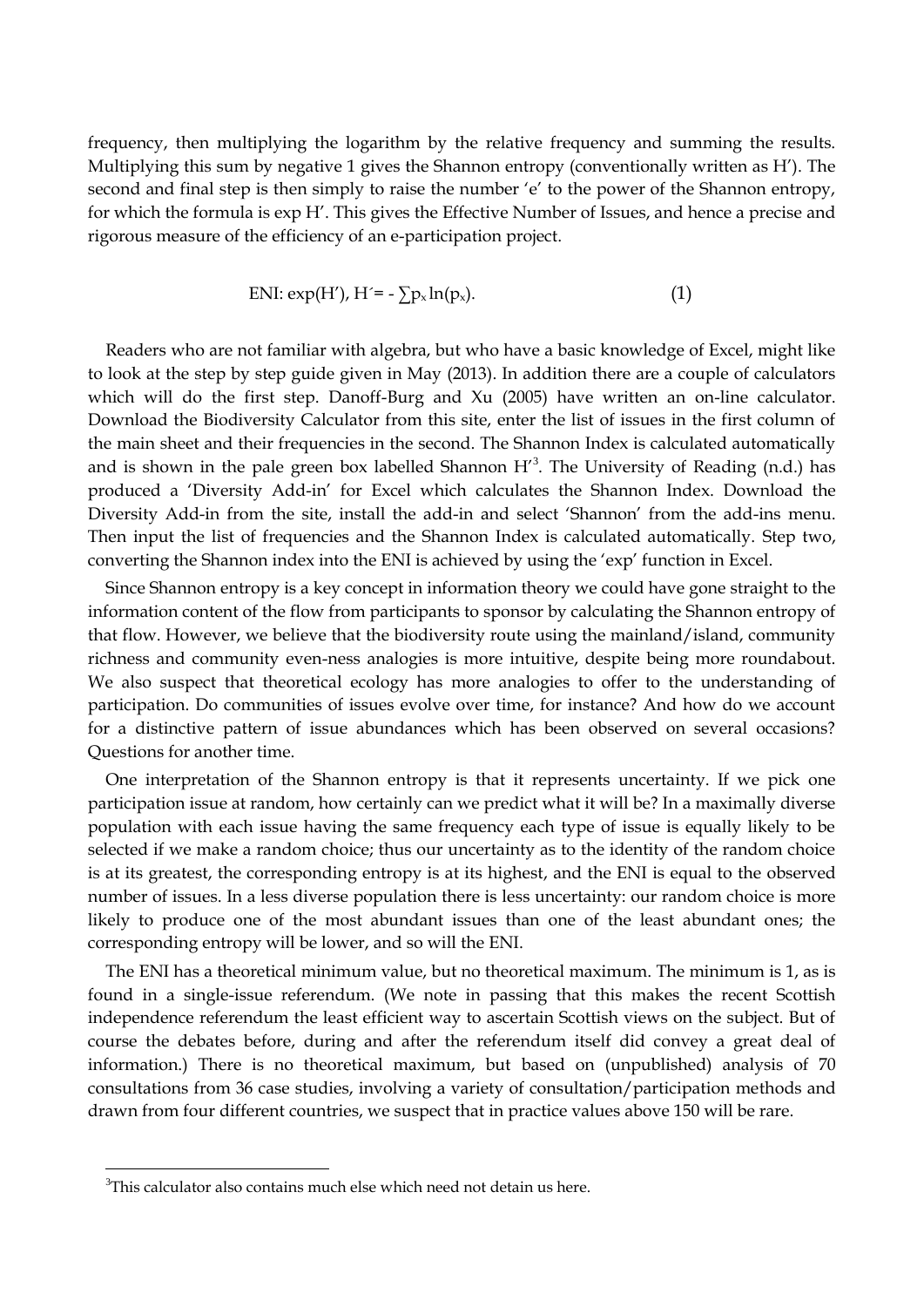## **3. Idea Generation for the Digital Agenda Vienna**

et us now demonstrate the use of the ENI index by comparing its value for the digital agenda Vienna (DAW) with other projects described in May (b) and May (c). DAW aims to develop Vienna's requirements for information and communication technology from et us now demonstrate the use of the ENI index by comparing its value for the digital agenda Vienna (DAW) with other projects described in May (b) and May (c). DAW aims to develop Vienna's requirements for information and this goal:

- 1. How should the future ICT infrastructure of the City of Vienna be designed?
- 2. How can Vienna as a business location be further developed by ICT?
- 3. How can the City of Vienna use ICT to support her residents and businesses better in all circumstances?
- 4. How does ICT change government in the future?
- 5. What concerns arise from an increasing digitization of the Vienna City government?

Answers are sought for the following areas of activity of the Vienna city government: ICT and the workplace of the future; information, communication and participation including social media, infrastructure and technology; ICT in the growing city; ICT and mobility; E-Government, the networked society (connectivity), security, safety and privacy; ICT and Vienna as a business location; ICT and inclusion; and eHealth and ICT in the social sector with regard to health, social policy and an aging society.

The DAW process was intentionally designed to strongly involve citizens in the deliberations and decisions on the future course of the City of Vienna with respect to the digitisation of the economy, administration and society. Of course, and this was made clear, the final decisions on controversial issues would remain in the hands of the Vienna city government.

The DAW project was set-up as a 3-step process based on an idealised strategy formulation process: ideation -> organising of ideas and document drafting -> validation of arguments contained in the document. Phase 1 took place from September, 1st, 2014 to October, 18th, 2014. In phase 1 participation was open to everyone and the citizens were asked to upload their ideas to www.digitaleagenda.wien. The platform detailed the intention, explained the process, and provided background information (see Figure 1). The process was actively managed by Community-based Innovation Systems GmbH (cbased) which was also responsible for moderating the process and encouraging citizens to participate. The latter was done jointly with the City of Vienna using existing channels. The encouragement of citizens to participate benefitted from the very active involvement of the City government in the ideation process and in reporting on both the process and the progress made.

On [www.digitaleagenda.wien](http://www.digitaleagenda.wien/) the users could not only upload their ideas and assign them to one of the above mentioned five categories; they could also express agreement or disagreement by voting and commenting on the ideas (see Figure 2). This stimulated discussion, helped highlight controversies, and identified those ideas that attracted most support. The structure of the content was not prescribed in any other way, so that the participants were free to describe their ideas in their own words.

Special attention was paid to the information given to the participants about the project's purpose and process. A compromise between ease of understanding and completeness was struck by showing an overview on top of the page and including links to downloadable background documents which gave detailed insights into the process, its purpose and the institutions involved.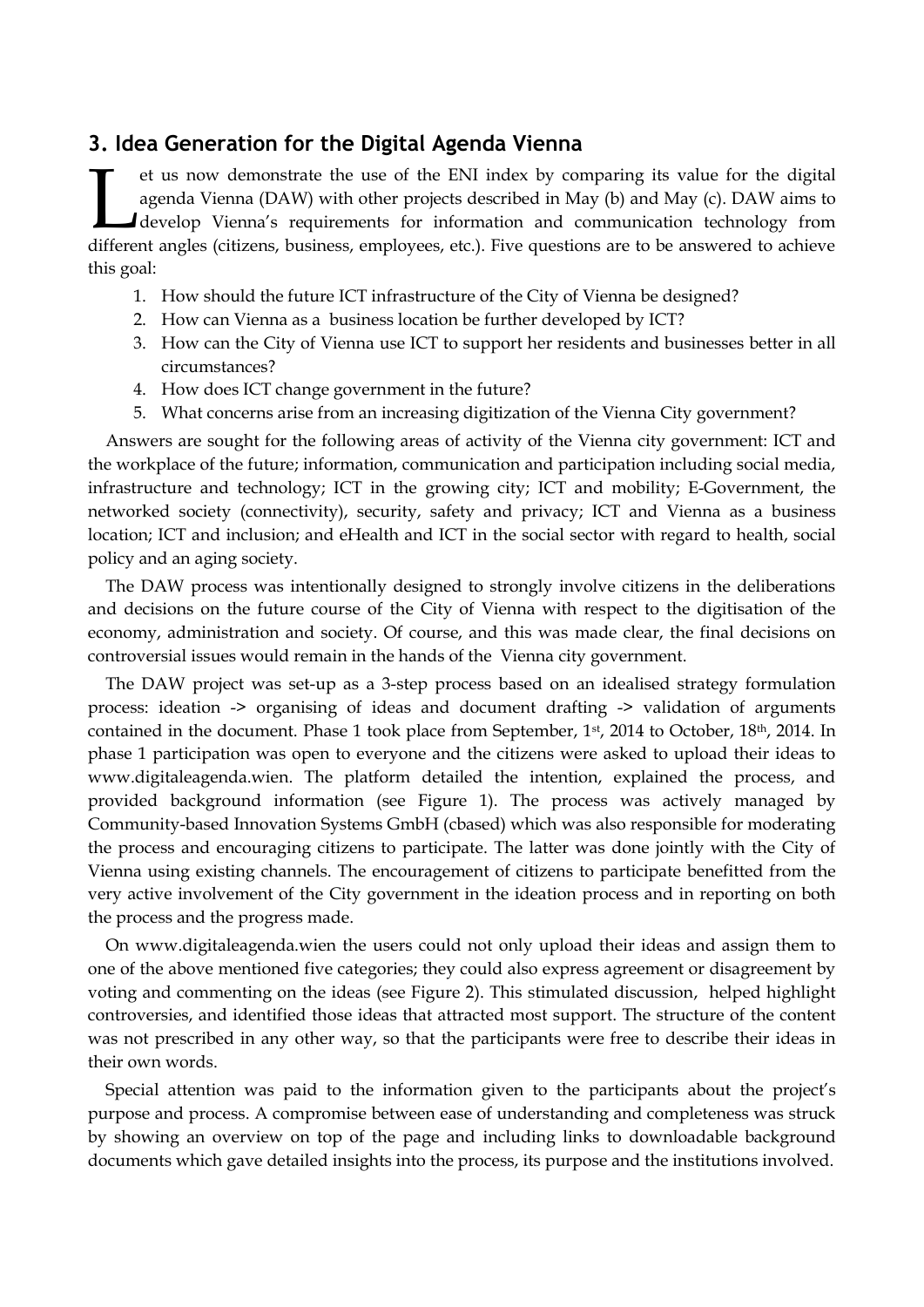| wien                                                                                                                 |                                                                                                        | Rückmeldungen              | Impressum               | Alfred Taudes | Meine Konsultationen<br>Abmelden                   |
|----------------------------------------------------------------------------------------------------------------------|--------------------------------------------------------------------------------------------------------|----------------------------|-------------------------|---------------|----------------------------------------------------|
| Digitale Agenda Wien                                                                                                 |                                                                                                        |                            |                         |               | Online seit: 12.09.2014<br>Verbleibende Tage: 14   |
| Ideen                                                                                                                |                                                                                                        |                            |                         |               | <b>Meine Konsultationen</b>                        |
|                                                                                                                      | Neue Ideen für die Digitale Agenda Wien - Sie sind gefragt!                                            |                            |                         |               |                                                    |
| Ihre Ideen zu diesen Fragen einzubringen:                                                                            | Wir laden Sie ein, gemeinsam mit der Wiener Stadtverwaltung die Digitale Agenda Wien zu erarbeiten und |                            |                         |               |                                                    |
| 1. Wie soll die IKT-Infrastruktur der Stadt Wien in Zukunft gestaltet sein?                                          |                                                                                                        |                            | Online Ideen<br>sammeln |               | Online Digitale Agenda                             |
| 2. Wie kann der Wirtschaftsstandort Wien durch IKT weiterentwickelt werden?                                          |                                                                                                        |                            | 4                       |               | diskutieren                                        |
| 3. Wie kann die IKT der Stadt Wien Ihre Kundinnen und Kunden in allen Lebenslagen besser unterstützen?               |                                                                                                        |                            |                         |               |                                                    |
|                                                                                                                      |                                                                                                        |                            |                         |               |                                                    |
|                                                                                                                      |                                                                                                        |                            |                         |               |                                                    |
|                                                                                                                      | 5. Welche Bedenken ergeben sich durch eine zunehmende Digitalisierung der Wiener Stadtverwaltung für   |                            |                         |               |                                                    |
|                                                                                                                      |                                                                                                        |                            |                         |               | Digitale Agenda verfassen                          |
|                                                                                                                      |                                                                                                        |                            |                         |               |                                                    |
|                                                                                                                      |                                                                                                        |                            |                         |               | <b>Neue Idee</b>                                   |
| 4. Wie verändert die IKT die Verwaltung der Zukunft?<br>Sie?<br>Hier finden Sie mehr Informationen zu diesen Fragen. |                                                                                                        |                            |                         |               |                                                    |
|                                                                                                                      |                                                                                                        |                            |                         |               |                                                    |
|                                                                                                                      |                                                                                                        |                            |                         |               |                                                    |
| Sortieren nach<br>Datum                                                                                              | Stimmen<br>Kommentare<br>BenutzerInnen                                                                 | Kategorien                 |                         |               |                                                    |
|                                                                                                                      |                                                                                                        |                            |                         |               |                                                    |
| ଦ<br>010<br><b>Free WLAN</b>                                                                                         |                                                                                                        |                            |                         |               | Aktivitätsinformationen                            |
|                                                                                                                      |                                                                                                        |                            |                         |               | 136 TeilnehmerInnen                                |
| Von Christian Kratochvila am MI, 17/09/2014 - 16:11                                                                  |                                                                                                        |                            |                         |               | 52 Ideen                                           |
|                                                                                                                      | In einer Smartcity sollte der Zugang über WLAN auf öffentlichen Plätzen,                               | 19 Stimmen<br>5 Kommentare |                         |               | 532 Stimmen                                        |
| Amtsgebäuden, Spitälern möglich sein.                                                                                |                                                                                                        |                            |                         |               | 68 Kommentare                                      |
| Kategorie: IKT-Infrastruktur                                                                                         |                                                                                                        |                            |                         |               |                                                    |
|                                                                                                                      |                                                                                                        |                            |                         |               | Mehr Informationen<br>Was ist die Digitale Agenda? |

*Figure 1: Start page of [www.digitaleagenda.wien](http://www.digitaleagenda.wien/)*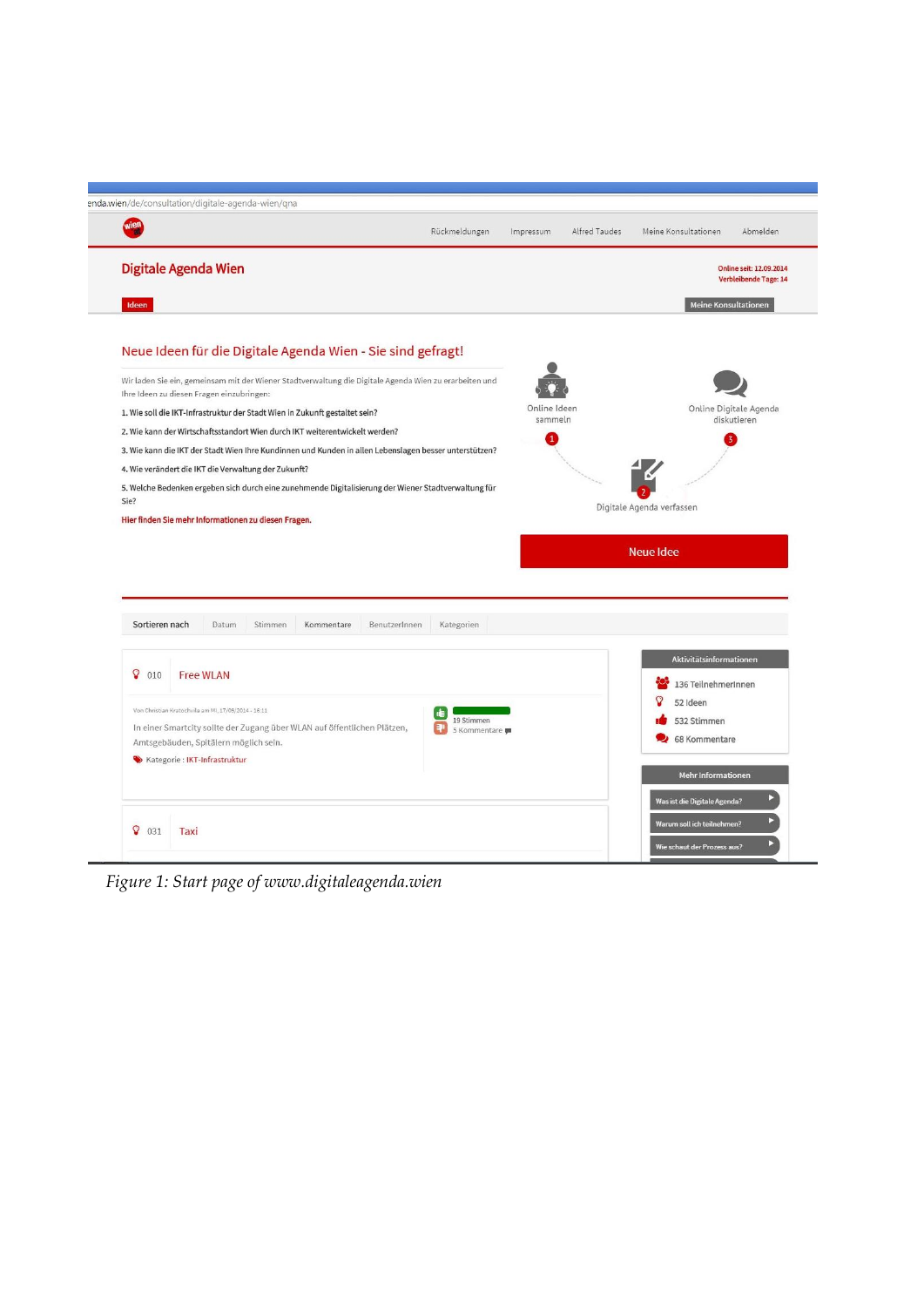|          |                                                                                                                                                                                                                                                                                                                                                                                                                                                                                                                                                                                                                                                                                                                | Rückmeldungen              | Impressum | Alfred Taudes |
|----------|----------------------------------------------------------------------------------------------------------------------------------------------------------------------------------------------------------------------------------------------------------------------------------------------------------------------------------------------------------------------------------------------------------------------------------------------------------------------------------------------------------------------------------------------------------------------------------------------------------------------------------------------------------------------------------------------------------------|----------------------------|-----------|---------------|
| Ω<br>015 | Elektronisch Wählen                                                                                                                                                                                                                                                                                                                                                                                                                                                                                                                                                                                                                                                                                            |                            |           |               |
|          | Von Christian Kratochvila am MI, 17/09/2014 - 16:31<br>Es sollte bei Wahlen die Möglichkeit bestehen via Internet mit einer<br>persönliche Signatur zu wählen ohne ein Wahllokal betreten zu müssen.<br>Die würde die Wahlbeteiligung bei Wahlen anheben.<br>Kategorie: IKT und Verwaltung der Zukunft                                                                                                                                                                                                                                                                                                                                                                                                         | 19 Stimmen<br>4 Kommentare |           |               |
| neu      | vt100<br>$9.09.2014 - 22:41$                                                                                                                                                                                                                                                                                                                                                                                                                                                                                                                                                                                                                                                                                   | Antwort                    |           |               |
|          | Wahlen/Abstimmungen, wie durch den OP gefordert, erfüllen nicht die Grundanforderungen einer demokratischen<br>Wahl; die Notwendigkeit, das das Wahlverfahren vom Wähler (im Wahllokal) ohne technische Kenntnisse<br>überprüfbar ist.<br>Jede durch Technologieeinsatz erzeugte Notwendigkeit zur Delegierung der tatsächlichen Überprüfbarkeit<br>bedeutet unausweichlich, dass Möglichkeiten zur nicht mehr nachweisbaren Manipulation entstehen.<br>Mehr zu diesem Thema auch unter http://wahlcomputer.ccc.de/doku/ - besonders zu beachten ist die ausführliche<br>Stellungnahme des deutschen Chaos Computer Club (CCC) an das Bundesverfassungsgericht zu den<br>Untersuchungen an NEDAP-Wahlcomputern |                            |           |               |
|          | neu                                                                                                                                                                                                                                                                                                                                                                                                                                                                                                                                                                                                                                                                                                            | Antwort                    |           |               |
|          | Christian Kratochvila<br>24.09.2014 - 12:18                                                                                                                                                                                                                                                                                                                                                                                                                                                                                                                                                                                                                                                                    |                            |           |               |
|          | Auch Menschen sind bestechlich und nicht immer vertrauenswürdig - siehe bei den Wahlen im Ostblock. Es ist<br>eine Risikoanalyse durchzuführen und abzuwägen welchen Vorteil / Nachteil es bringt. Es ist auch in der<br>heutigen Zeit die Kosten nicht zu vernachlässigen - da durch den intensiven Personaleinsatz massive Kosten für                                                                                                                                                                                                                                                                                                                                                                        |                            |           |               |
| 050      | Digitaler Stimmungsbarometer                                                                                                                                                                                                                                                                                                                                                                                                                                                                                                                                                                                                                                                                                   |                            |           |               |

*Figure 2: Discussion of an idea on www.digitaleagenda.wien*

At the time of the writing of the article, the process was in phase 2. Phase 2 is a traditional offline strategy process in which working groups combine the ideas created in the first phase with the expertise of invited experts coming from academia, ICT vendors and consultancies. The working groups correspond largely to the five questions at the start of this section and are led by external experts and Vienna city government team members.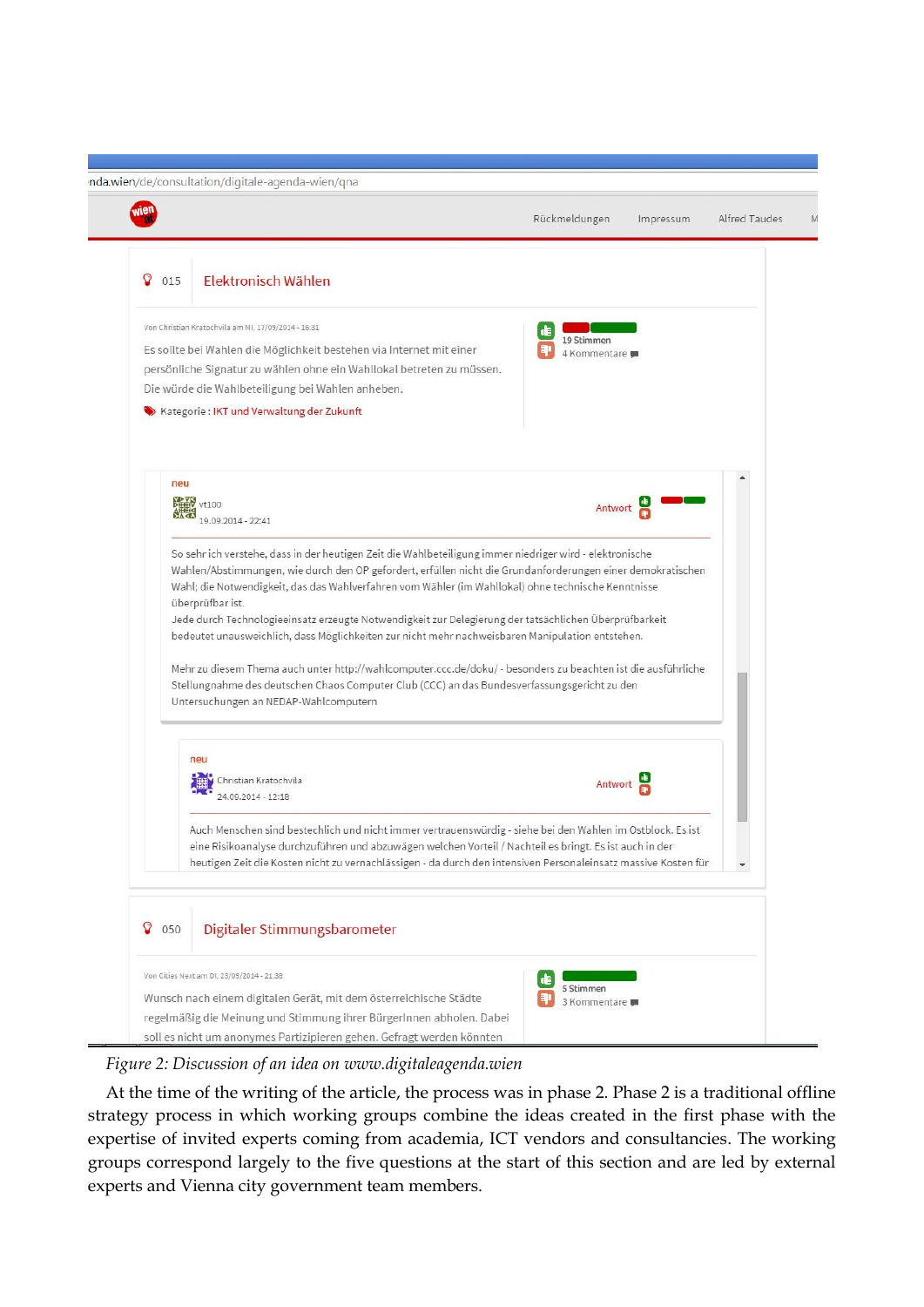In phase 3 the draft version of the DAW will be discussed online. The draft agenda will be automatically split up into paragraphs by the cbased software and participants can vote and comment on these paragraph, in much the same way as happened in phase 1. Again, the voting on paragraphs quickly reveals controversial issues and - via comments - potential ways to improve the arguments laid out in the paragraph.

This "anchoring" effect is induced by the design of the cbased platform which openly displays the results of the voting. This is a highly efficient way to focus discussion on the controversial issues. At the same time it is important to pay attention to contributions that don´t raise controversies but may contain substantial potential for improvement or innovative approaches, solutions, etc. Independent assessment - i.e. without paying attention to the inputs of other users through votes and comments - remains a necessary ingredient for getting the most out of the content generated by participants.

At the time of writing this article, the first online phase has been completed and the offline phase is under way. It is expected that the third phase will be completed by the beginning of March 2015, leaving some time to introduce changes based on the discussion and to seek approval from politicians. The whole process will last for about 7 months which is extremely fast for strategy processes in the public sector. Indeed, the effect of particpation has been to speed the process up rather than slowing it down. A precondition of such an agile process is support by the politicians in charge of the issue as well as by the City government. Actual responsibility for the process and execution was with the CIO of the City and her team which worked in close cooperation with cbased, Computer Sciences Corporation (CSC) and a number of external experts. cbased was responsible for the design of the process and the programming, implementation and management of online elements. CSC took care of the offline process while a number of experts managed and contributed to the working groups.

| Idea                    | <b>Text</b>                                                                            | <b>Votes</b> | $p_{x}$      | $p_x \ln(p_x)$ |
|-------------------------|----------------------------------------------------------------------------------------|--------------|--------------|----------------|
| 1                       | für<br>Elektronische<br>alle<br><b>Services</b><br>Lebenssituationen anbieten          | 15           | 0,00612      | $-0,03119$     |
| 3                       | Amtswege per Mouseklick übers Internet von<br>zu Hause erledigen können                | 25           | 0,0102       | $-0,04677$     |
| 8                       | IT-Security-Awareness-Initiative<br>den<br>in<br>Wiener Bildungseinrichtungen starten. | 16           | 0,00652<br>8 | $-0,03285$     |
| $\bullet\bullet\bullet$ | $\cdots$                                                                               | .            | .            |                |
| Sum                     | Sum of $p_x \ln(p_x)$                                                                  |              |              | $-4,98$        |
| exp H'                  | where $H' = -\sum p_x \ln(p_x)$                                                        |              |              | 145,9          |

*Table 1: Excerpt of ENI calculation for the DAW data set*

An essential element was the continuous involvement of citizens. They not only contributed in the online processes but were also invited to join the working groups. More than 20 people took up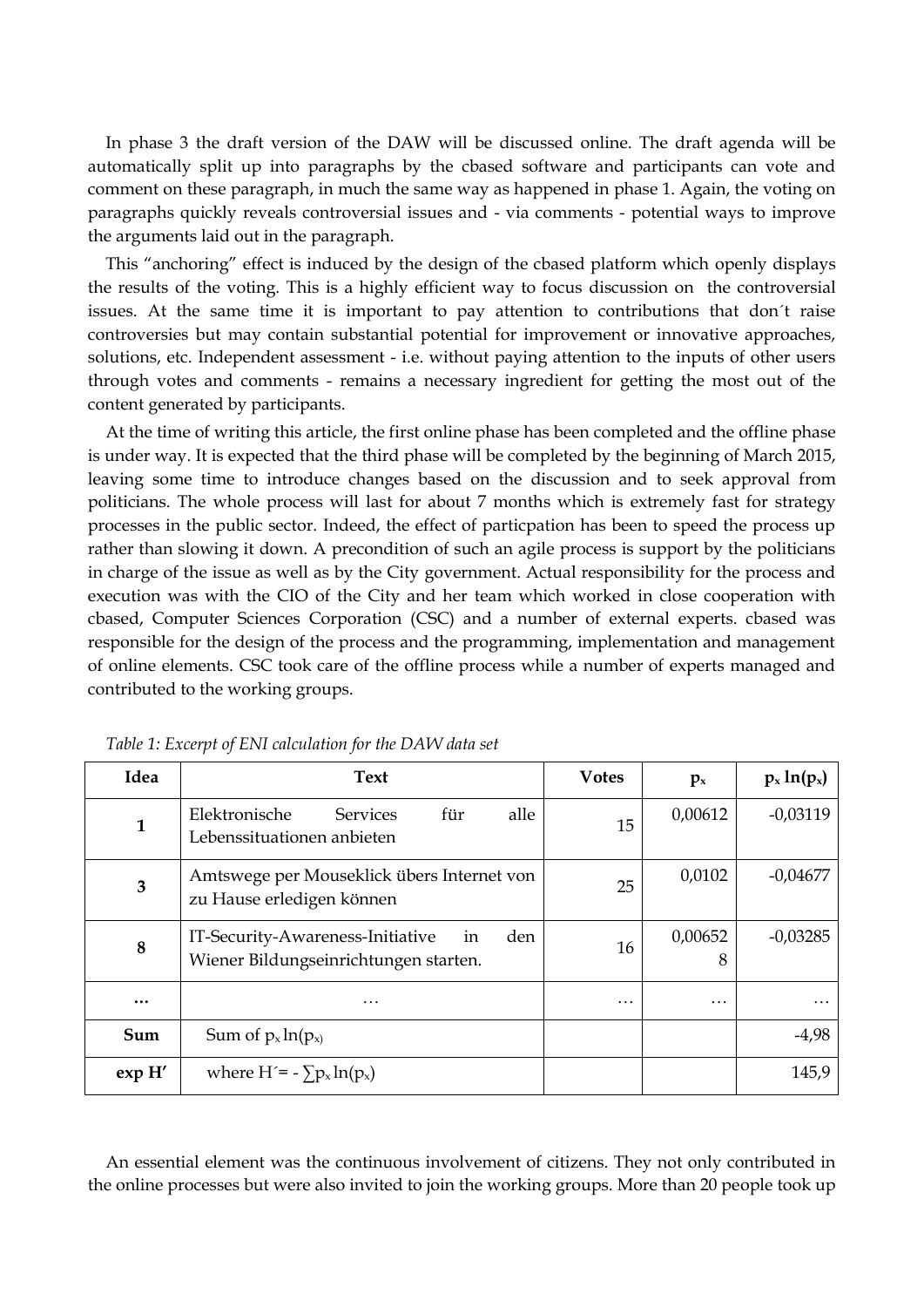this invitation. There was also a continuous flow of information on ongoing events so that participants had the necessary details to follow progress.

The public idea generation in the DAW project yielded 171 ideas/issues and 2.451 votes and 296 comments from 372 participants. An excerpt of the dataset used is given in Table 1, the complete set is publicly available at https://open.wien.at/site/wiener-geistesblitze/. The ENI index value resulting from the DAW data is 145.9. To put this in context, May gives a number of examples which have ENI's ranging from 1.7 to 65.6 (May, b). An unpublished analysis (May, c) of 12 months' worth of posts to an on-line neighbourhood forum found an ENI of 85.0<sup>4</sup>. So the DAW project ENI of 145.9 holds the record at the time of writing. What could be reasons for this success? May (b) empirically validates on the basis of 15 cases that the efficiency of a consultation is determined largely by the degree of control which the sponsor imposes on the exercise, and also by the 'capacity' of the participants to respond. In the DAW case the degree of control was minimal, in that the question was open-ended and participants could say anything they wanted to (so long as it was on topic and not offensive). Also, participation was not mandatory. Capacity refers to the capacity the participants have for responding to the particular topic. The DAW respondents were all, or mostly, people with detailed knowledge of and great interest in the subject and thus 'high capacity'. In addition the project managers made significant efforts to increase capacity through the provision of relevant information.

## **4. Possible Extensions and Future Research**

 $\overline{a}$ 

Thile it is still early days, it does appear that the ENI technique can be applied to just about any participation/consultation/engagement method which generates a frequency distribution of issues relating to the topic being investigated. The technique While it is still early days, it does appear that the ENI technique can be applied to just about any participation/consultation/engagement method which generates a frequency distribution of issues relating to the topic bei invited to say anything they want so long as it is relevant and not offensive. In these formats the issues list generates itself, while the frequency can be taken as the number of votes for an issue, the number of "Likes" it attracts, the number of posts on an issue, the number of times posts are retweeted, etc.

However, the ENI can be extended to closed questions of the Agree/Disagree (Likert scale), multiple choice or ranking varieties as well. In the open-ended case it is the distribution of the responses to each open ended question that is used, and not the content of the responses – not even whether they were basically for or against a proposition. The same principle applies to closed questions: it is not the degree of agreement or the ranking assigned that matters, just the number of times each option was responded to in any valid way. Thus we exclude "No reply", "Don't Know" and indifferent (Neither/nor) responses from the frequencies. Some may argue that by ignoring the 'flavour' of the responses the ENI wastes valuable data. We believe the benefits of obtaining a consistent measure of efficiency outweigh the losses, and of course the detail of the responses is still available for further analysis after the ENI has been calculated.

As a means to the end of an informed democracy we believe the ENI has a lot to offer. Now that we have a method for measuring efficiency in a consistent manner across participation projects the

The dynamic nature of on-line forums means that it is important to record the date on which the ENI is measured and to specify the period. In this case starting the 12 month period just 4 days later would have increased the ENI to 89.9.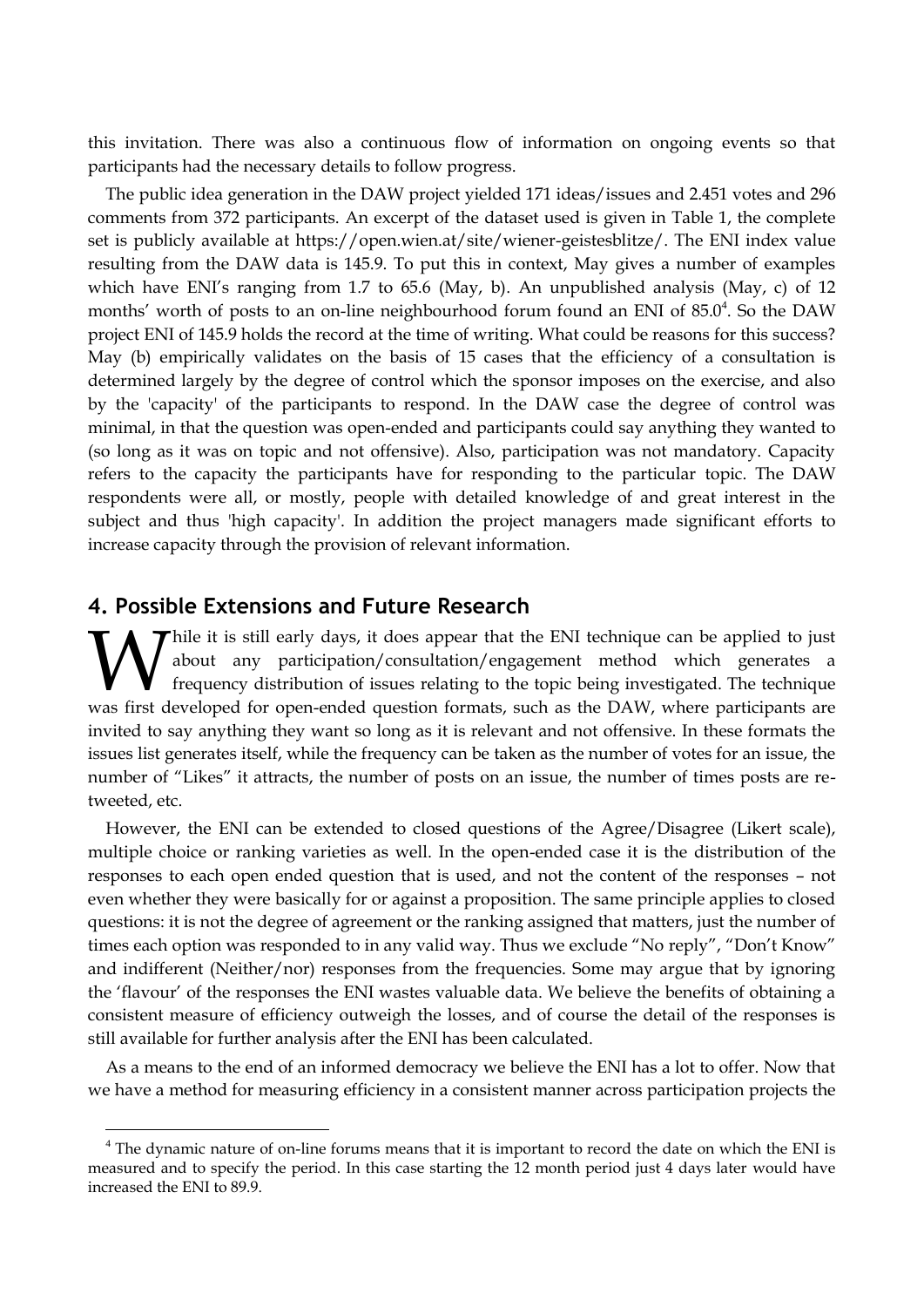way is open for practitioners and academics to explore such questions as "what makes one consultation or participation project more efficient than another?" and thus to build up a knowledge base which can improve all our practice. A necessary condition for this endeavour is the availability of data on e-participation projects. To foster this research, the City of Vienna has decided to publish the ideas generated on www.digitaleagenda.wien as open data in Vienna´s open data portal at https://open.wien.at/site/wiener-geistesblitze/. We hope that other sponsors of e-participation projects will follow suit.

## **References**

- Aichholzer, G. & Westholm, H. (2009). Evaluating eParticipation Projects: Practical Examples and Outline of an Evaluation Framework. *European Journal of e-practice, 7, March,* 27-44.
- Danoff-Burg, J. & Xu, C. (2005). Biodiversity Calculator. In J. Danoff-Burg & C. Xu (Eds.), *Measuring Biological Diversity.*http://www.columbia.edu/itc/cerc/danoff-burg/MBD\_Links.html (Accessed 27. November, 2014).
- Ergazakis, K. & Metaxiotis, K. & Tsitanis T. (2011). A State-of-The-Art Review of Applied Forms and Areas, Tools and Technologies for e-Participation. *International Journal of Electronic Government* Research, 7 (1), January-March, 1-19.
- Jost, L., (2006). Entropy and diversity. *Oikos: a journal of ecology, 113(2)*, 363-375.
- Kubicek, H. & Lippa, B. & Koop, A. (2011). Erfolgreich beteiligt? Nutzen und Erfolgsfaktoren internetgestützter Bürgerbeteiligung – eine empirische Analyse von 12 Fallbeispielen. Bertelsmann, Gütersloh.
- Macintosh, A. & Whyte, A. (2008). Towards an Evaluation Framework for eParticipation. *Transforming Government: People, Process and Policy, 2(1),* 16-30.
- May, J. (a). Measuring the efficiency of community engagement: an ecological analogy. *International Journal of Market Research,* in press.
- May, J. (b). Fundamental Limits to the Efficiency of Public Consultation and Stakeholder Engagement, manuscript submitted for publication.
- May, J. (c). Unpublished analysis of posts on the Headington and Marston Neighbourhood Forum http://forums.e-democracy.org/groups/oxford-hm/messages/topics.html, (Accessed 23. and 27. November, 2014).
- May, J. (2013), Practitioner's Guide to calculating the efficiency of a consultation or engagement process, https://www.dropbox.com/s/sztcm4xz70l902u/Calculating%20Effective%20Number%20of%20Issues .pptx?dl=0 (Accessed 3. December, 2014).
- Panopoulou, E. & Tambouris, E. & Tarabanis, K. (2010). eParticipation Initiatives in Europe: Learning from Practitioners. In E. Tambouris & A. Macintosh & O. Glassey (Eds.), *Electronic Participation.* Lecture Notes in Computer Science, Volume 6229, 54-65.
- Parycek, P. & Sachs, M. & Sedy, F. & Schossböck, J. (2014). Evaluation of an E-participation Project: Lessons Learned and Success Factors from a Cross-Cultural Perspective. *Electronic Participation.* Lecture Notes in Computer Science, Volume 8654, 128-140.
- Reading University (n.d.). http://www.reading.ac.uk/ssc/n/software/diversity/Diversity.html (Accessed 27. November, 2014).
- Rowe, G. & Frewer, L. (2005). A Typology of Public Engagement Mechanisms. *Science, technology & human values, 30(2),* 251-290.